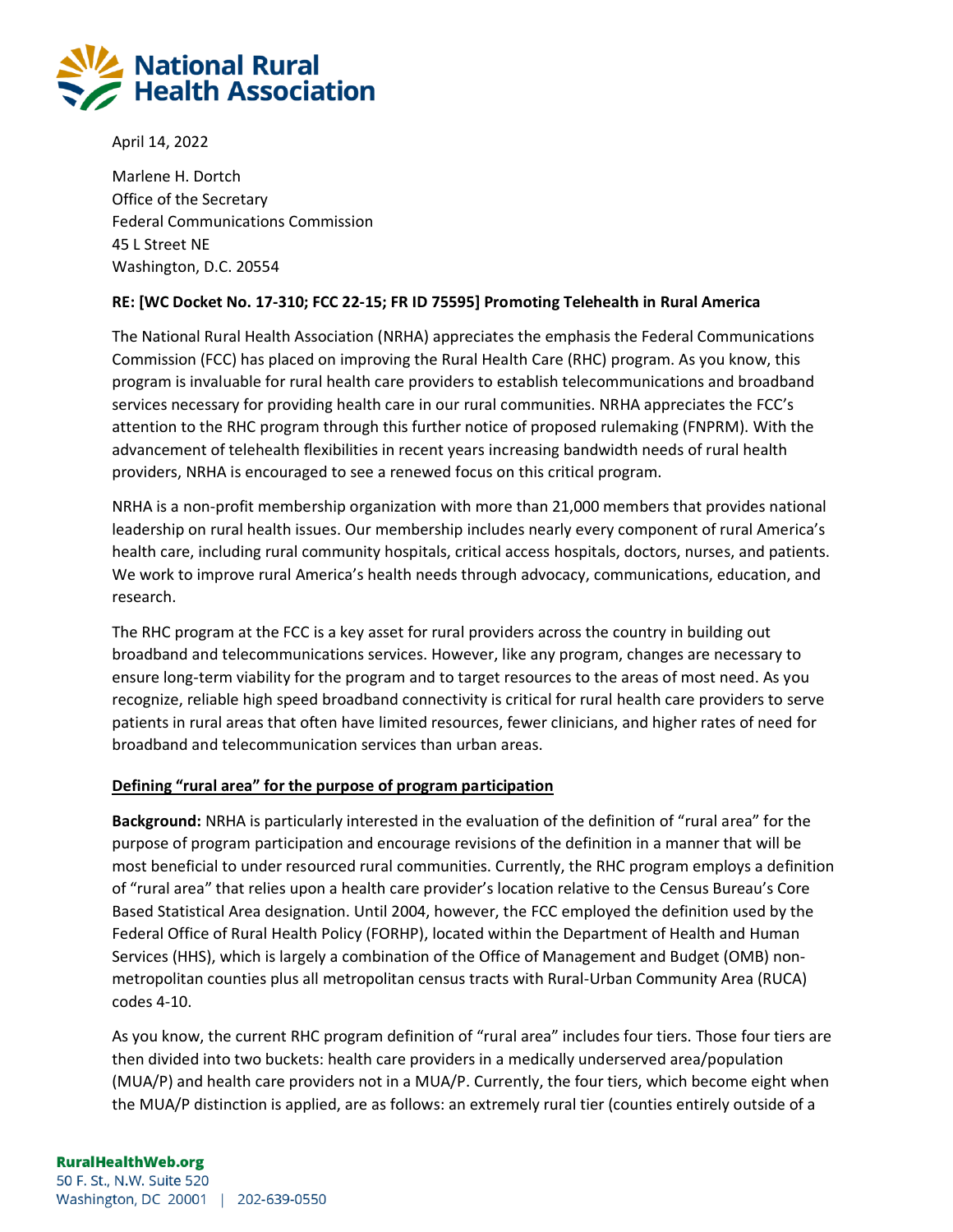

Core Based Statistical Area with populations up to 9,999); rural tier (census tracts within a Core Based Statistical Area that does not have an urban area or cluster with a population equal to or greater than 25,000); less rural tier (census tracts with a Core Based Statistical Area with an urban area or cluster with a population equal to or greater than 25,000, but where the census tract does not contain any part of an urban area or cluster with population equal to or greater than 25,000), and a non-rural tier (all other non-rural areas). Within an MUA/P, the extremely rural tier is priority one, the rural tier is priority two, less rural tier is priority three, and the non-rural tier is priority seven. Outside an MUA/P, the extremely rural tier is priority four, the rural tier is priority five, the less rural tier is priority six, and the non-rural tier is priority eight.

| Health care provider site is located in:                                                                                                                                                                                                                                                                 | In a medically<br>underserved<br>area/population<br>(MUA/P) | Not in<br><b>MUA/P</b> |
|----------------------------------------------------------------------------------------------------------------------------------------------------------------------------------------------------------------------------------------------------------------------------------------------------------|-------------------------------------------------------------|------------------------|
| Extremely Rural Tier (counties entirely outside of a Core Based Statistical Area)                                                                                                                                                                                                                        | <b>Priority 1</b>                                           | Priority 4.            |
| Rural Tier (census tracts within a Core Based Statistical Area that does not have an urban area or urban<br>cluster with a population equal to or greater than 25,000)                                                                                                                                   | <b>Priority 2</b>                                           | Priority 5.            |
| Less Rural Tier (census tracts within a Core Based Statistical Area with an urban area or urban cluster with<br>a population equal to or greater than 25,000, but where the census tract does not contain any part of an<br>urban area or urban cluster with population equal to or greater than 25,000) | <b>Priority 3</b>                                           | Priority 6.            |
| Non-Rural Tier (all other non-rural areas)                                                                                                                                                                                                                                                               | Priority 7                                                  | Priority 8.            |

#### TABLE 1 TO PARAGRAPH (B) - PRIORITIZATION SCHEDULE

**Analysis:** NRHA understands the aim of the FCC implementation of rural in this context: priority is for providers outside of a metropolitan or micropolitan statistical area, with focus being put on underserved areas. The reality is that these tiers are imperfect when implemented. Because of the way FCC has classified these tiers, communities in micropolitan counties, that would typically be considered rural in other capacities or under other definitions, may be considered less rural or non-rural. The current definition places a larger emphasis on tier one, extremely rural communities, and disadvantage other rural communities. This is concerning as areas that are typically considered rural in other program participation are considered non-rural for FCC purposes. As a result, upon implementation frontier states, such as Alaska, have disproportionate representation in the program. Our analysis using public USAC data for the RHC program shows Alaskan providers accounting for nearly 80% of Telecom program funding (with 12% of applicants). The next five states make up 25% of applications and 12% of funds, followed by 10 more states being 40% of applications and 5% of funds. The last 25 states have 23% of applicants and 3% of funding.

**Recommendation:** NRHA recognizes that definitions of rural is an incredibly difficult topic and no one definition can meet all programmatic needs. **However, NRHA encourages the FCC to work to develop a definition that is more consistent with existing Federal definitions of rural. Further, we recommend that FCC error on the side of being more inclusive when defining rural** as we have heard from many members who meet all criteria but are not funded due to current imbalances in funding scoring. NRHA appreciates the focus on extremely rural and underserved communities but believes it should allow other rural communities who struggle for broadband connectivity to receive valuable funding.

One possible definition of rural is a return to the FORHP definition which includes both county-wide and subcounty locations. Another would be a modified version that uses just RUCA codes to categorize and

#### **RuralHealthWeb.org**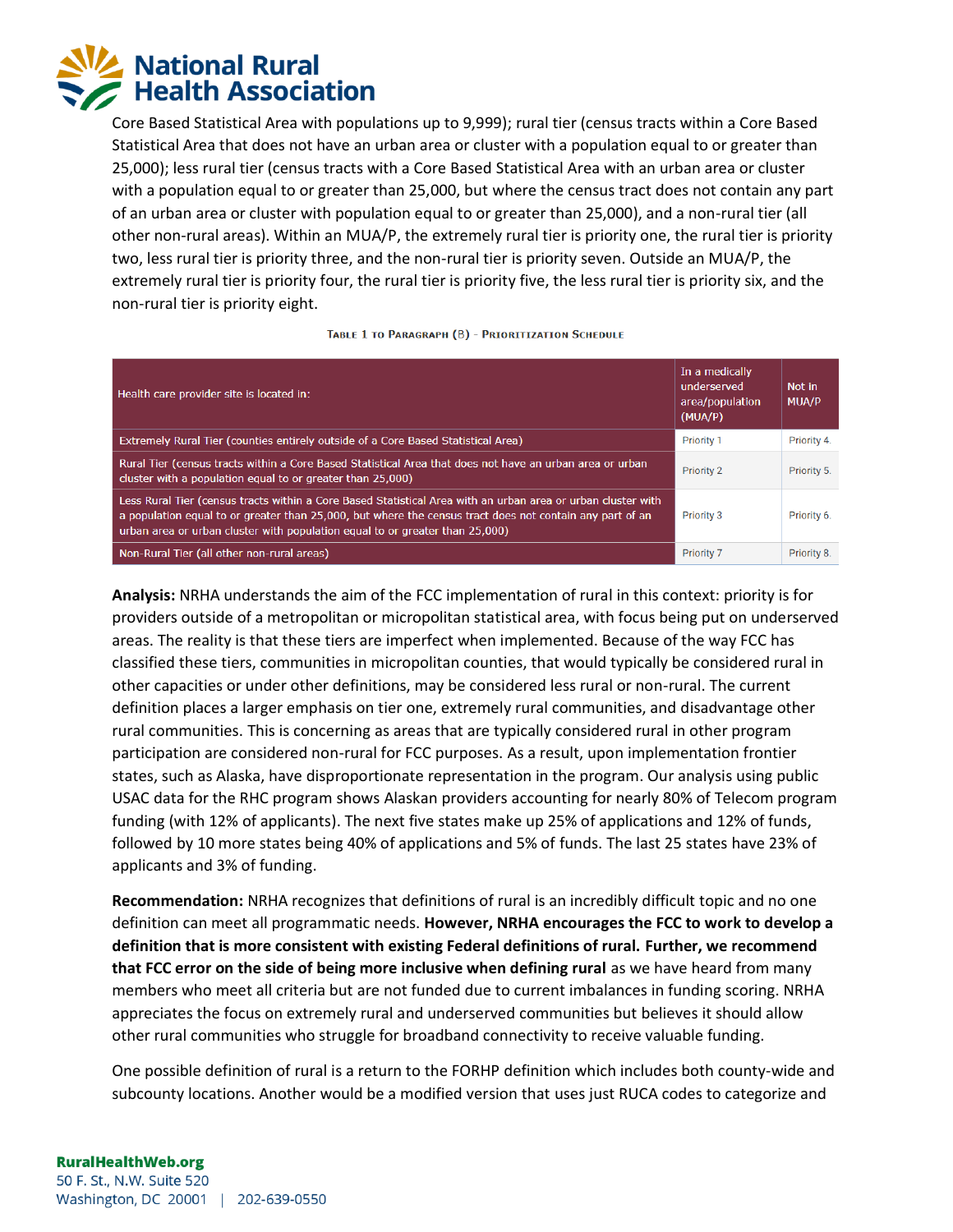# **National Rural Health Association**

differentiate rurality. If the goal is to be able to make distinctions within rural areas, the FCC could use rural subcategories within this type of definition to target priority areas, populations, or categories.

### **Determining Accurate Rates in the Telecom Program**

**Background:** As shown in table 1 above, the RHC program uses both geography and medical underservice in determining the prioritization schedule. The identified categories of rurality are appropriate, upon modification of definition as discussed above. However, the use of Medically Underserve Areas/Populations (MUA/Ps) is extremely problematic.

**Analysis:** The MUA/P designation has several drawbacks to prioritize need, including having a limited scope of measurement specific to subpopulations or provision of services that do not accurately capture a complete rural healthcare perspective. Further, most MUA/P designations are significantly out of date and are not routinely updated by HHS. For example, nearly 68% of designations have not been updated in more than 20 years and do not reflect current shortage needs. *See below for additional data on both the MUA and MUP designations.* 

| <b>Medically Underserved Areas (MUAs)</b><br>-- Last Update |                       |                    |
|-------------------------------------------------------------|-----------------------|--------------------|
| <b>Category</b>                                             | <b>Number of MUAs</b> | <b>PCT of MUAs</b> |
| <b>MUAs More than 10 Years</b>                              | 3,070                 | 85.7%              |
| <b>MUAs More than 20 Years</b>                              | 2,586                 | 72.2%              |
| <b>MUAs More than 25 Years</b>                              | 2,402                 | 67.0%              |
| <b>MUAs More than 30 Years</b>                              | 813                   | 22.7%              |
| <b>All MUAs</b>                                             | 3,584                 | 100.0%             |

| <b>Medically Underserved Populations (MUPs)</b><br><u> -- Last Update</u> |                             |                          |
|---------------------------------------------------------------------------|-----------------------------|--------------------------|
|                                                                           |                             |                          |
| Category                                                                  | <b>Number of Rural MUPs</b> | <b>PCT of Rural MUPs</b> |
| <b>MUPs More than 10 Years</b>                                            | 366                         | 65.6%                    |
| <b>MUPs More than 20 Years</b>                                            | 152                         | 27.2%                    |
| <b>MUPs More than 25 Years</b>                                            | 92                          | 16.5%                    |
| <b>MUPs More than 30 Years</b>                                            | 2                           | 0.4%                     |
| <b>All MUPs</b>                                                           | 558                         | 100.0%                   |

**Recommendation: NRHA recommends FCC broaden the medical underserved criteria including use of indicators such as essential community provider status, population density, readiness for telemedicine, existing infrastructure, etc.** We have heard from many members who have attempted FCC applications without receiving funding solely related to scoring, despite being from rural, underserved areas. If the FCC decides that medical underservice is the ideal indicator, we recommend using the Health Professional Shortage Area (HPSA) designation, rather than MUA/P, as it is more